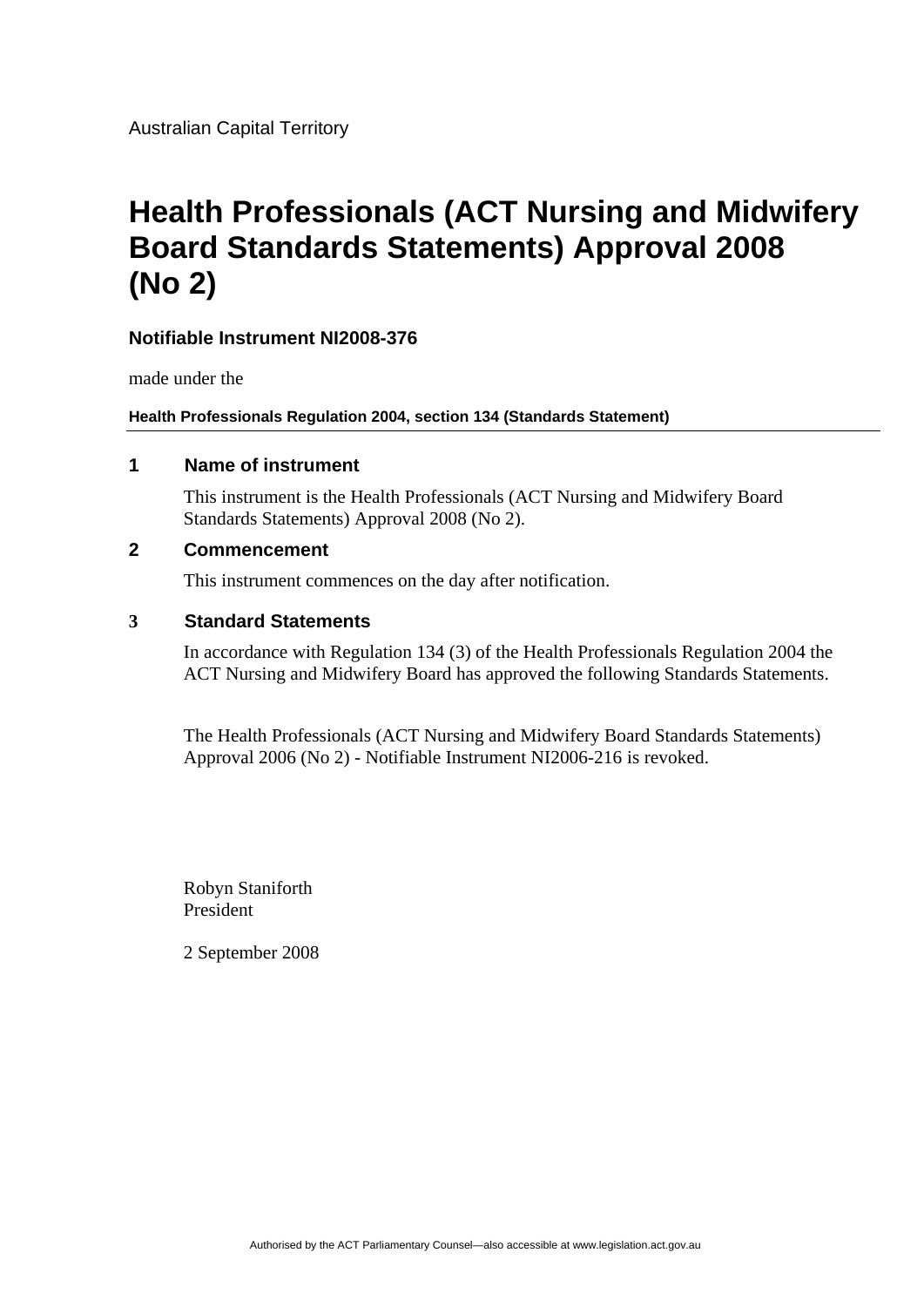# **STANDARDS STATEMENTS**

#### **CONTENTS**

- 1. ANMC Code of Ethics for Midwives in Australia, August 2008
- 2 ANMC Code of Professional Conduct for Midwives in Australia, August 2008
- 3. ANMC National Competency Standards for the Midwife, January 2006
- 4. ANMC Code of Ethics for Nurses in Australia, August 2008
- 5. ANMC Code of Professional Conduct for Nurses in Australia, August 2008
- 6. ANMC National Competency Standards for the Enrolled Nurse, October 2002
- 7. ANMC National Competency Standards for the Nurse Practitioner, January 2006
- 8. ANMC National Competency Standards for the Registered Nurse, January 2006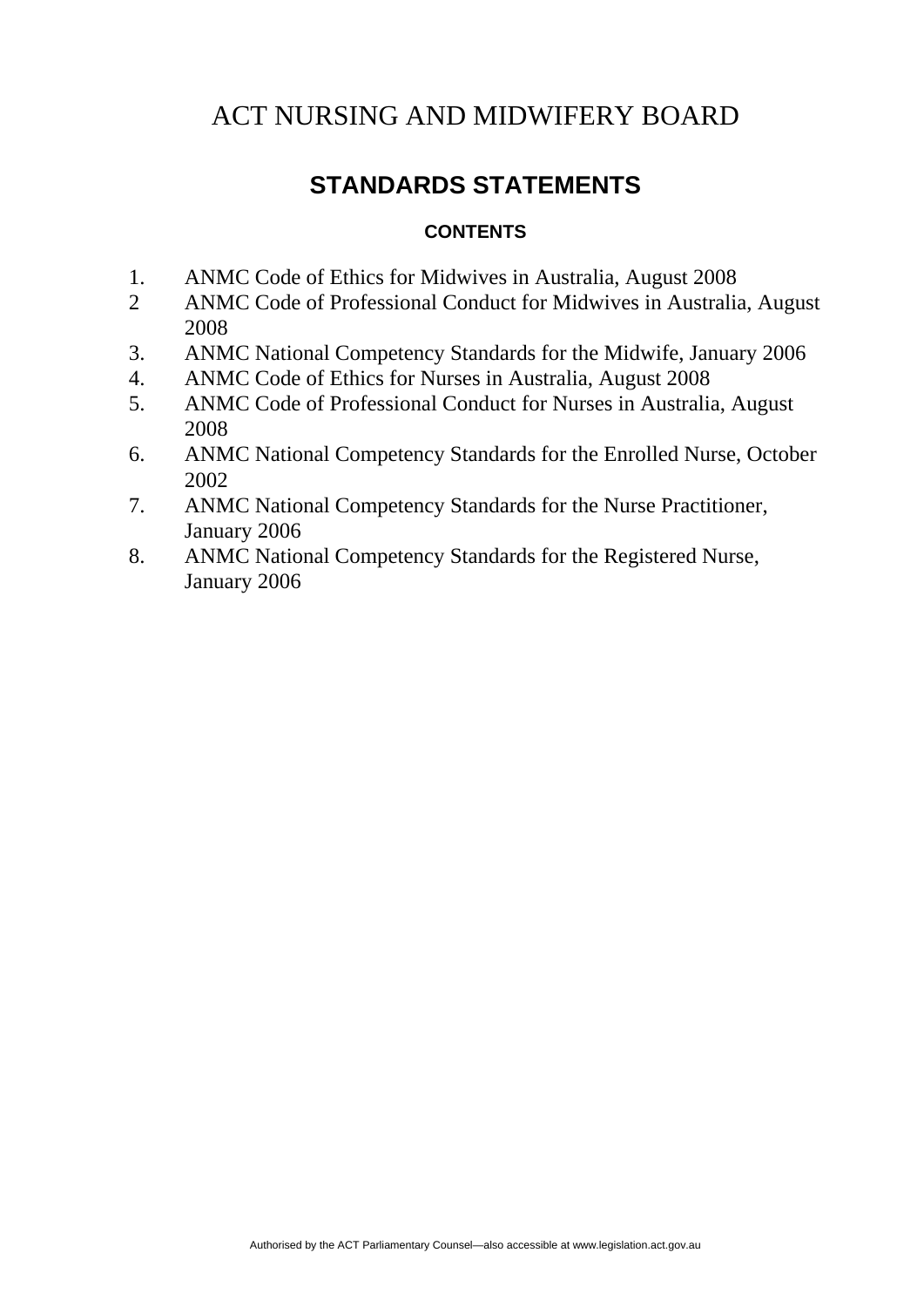**Standards Statements issued by the ACT Nursing and Midwifery Board are designed to raise awareness of the standard of practice required from a nurse or midwife to be competent to practise, or to help the nurse or midwife improve his or her suitability to practice. The information contained in these statements is to be used as a guideline for nurses and midwives to follow and reflects the interpretation of the** *Health Professionals Act 2004* **by the ACT Nursing and Midwifery Board. Non-adherence or breach of the statements may be grounds for a finding of a breach of the Act.** 

#### **Disclaimer**

**In the case of any conflict or discrepancy between this document and legislation, the legislation prevails.**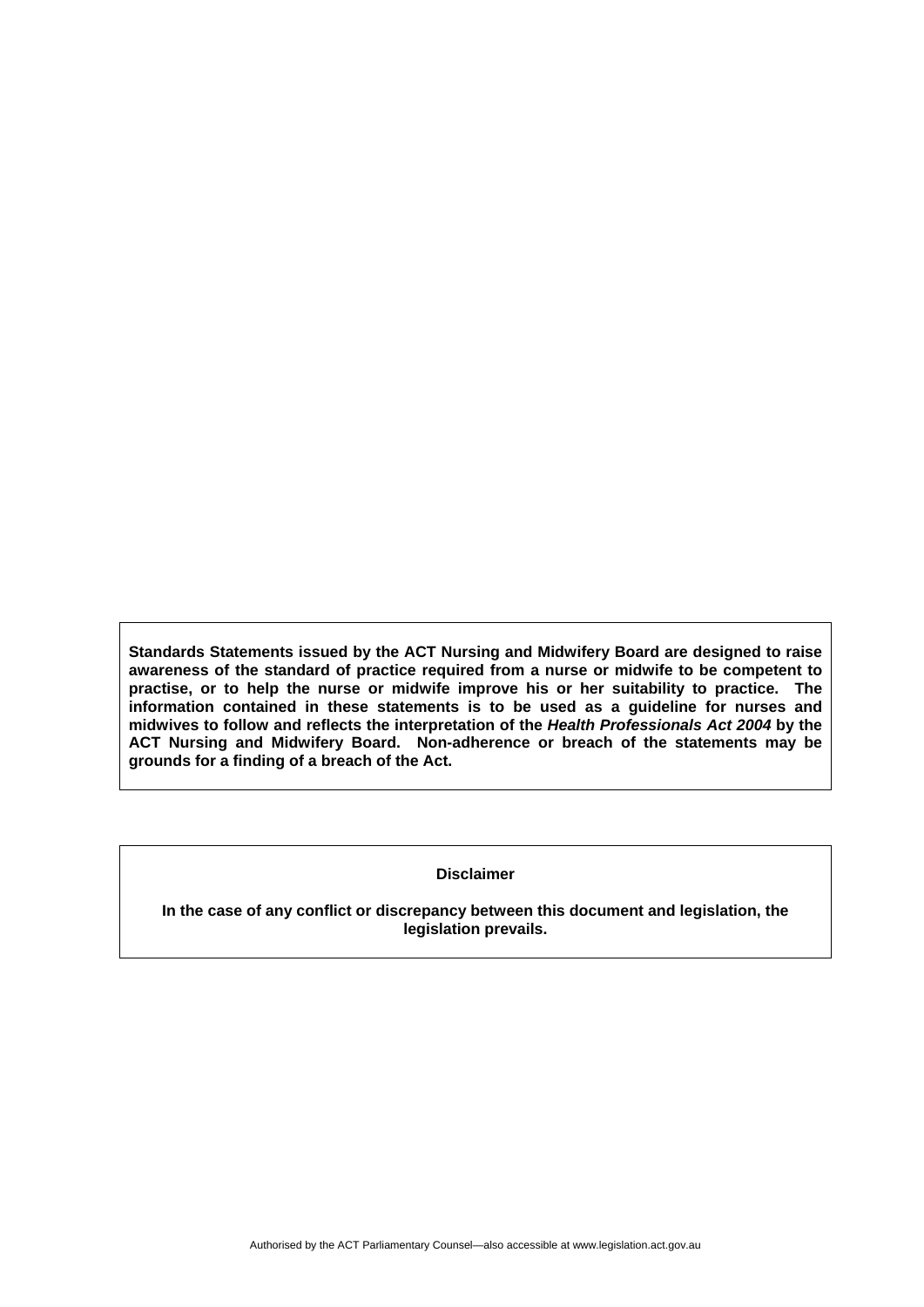The ACT Nursing and Midwifery Board develops standards statements to guide nurses and midwives on standards of practice, legal and ethical issues. The Board believes that these standards reflect the high standards of service and care expected in the ACT. The legislation governing practice in the Territory is the *Health Professionals Act 2004.* In the case of any conflict or discrepancy between the standards statements and Act, the Act prevails.

Comments about the policies would be welcomed and should be directed to the Board's Chief Executive Officer.

Members of the Board hope you will find these statements useful.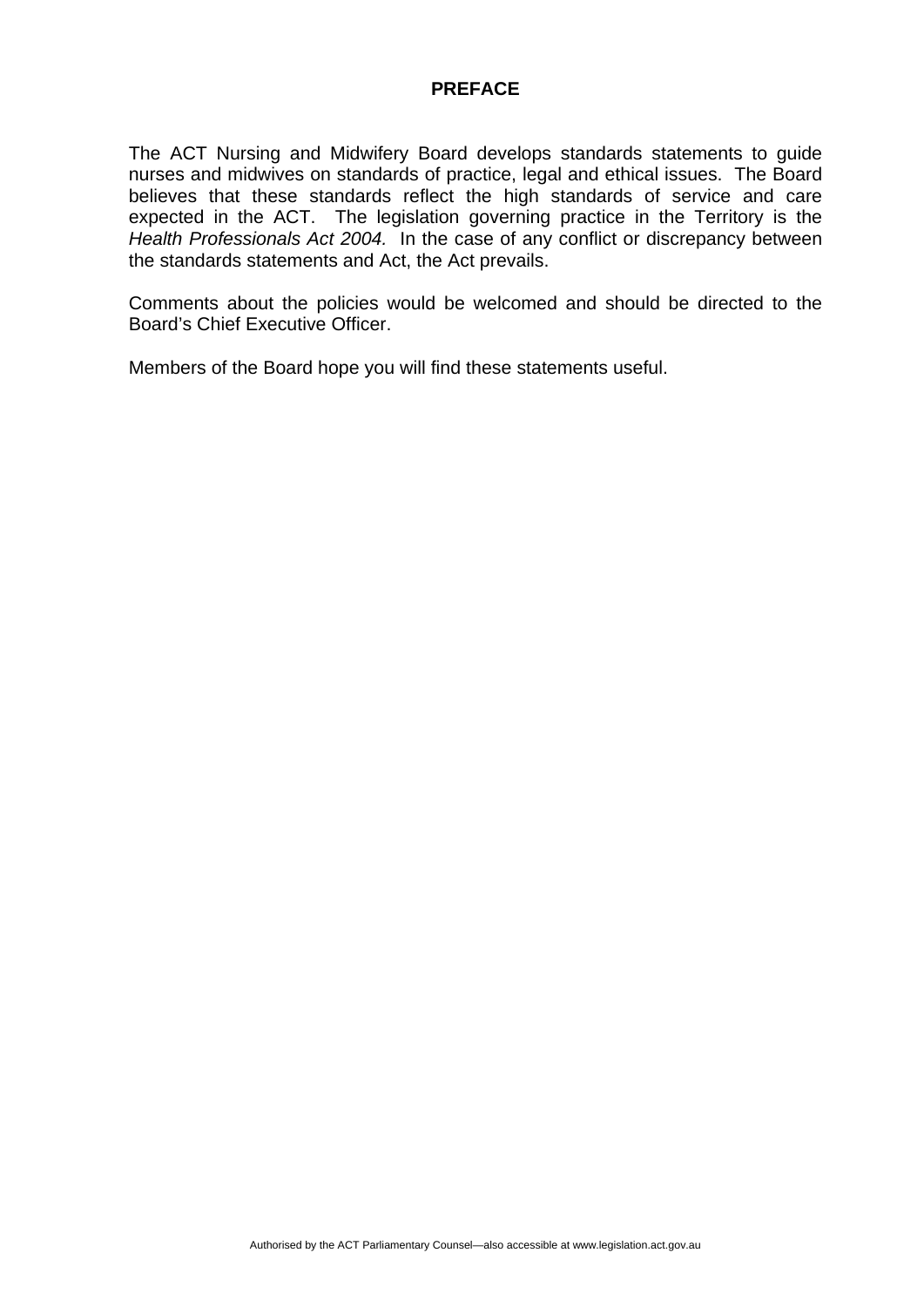### STANDARDS STATEMENT

#### 1. Code of Ethics for Midwives

The Board endorses the Australian Nursing and Midwifery Council's Code of Ethics for Midwives in Australia, published in August 2008. Midwives are required to comply with the standards of practice included in that publication.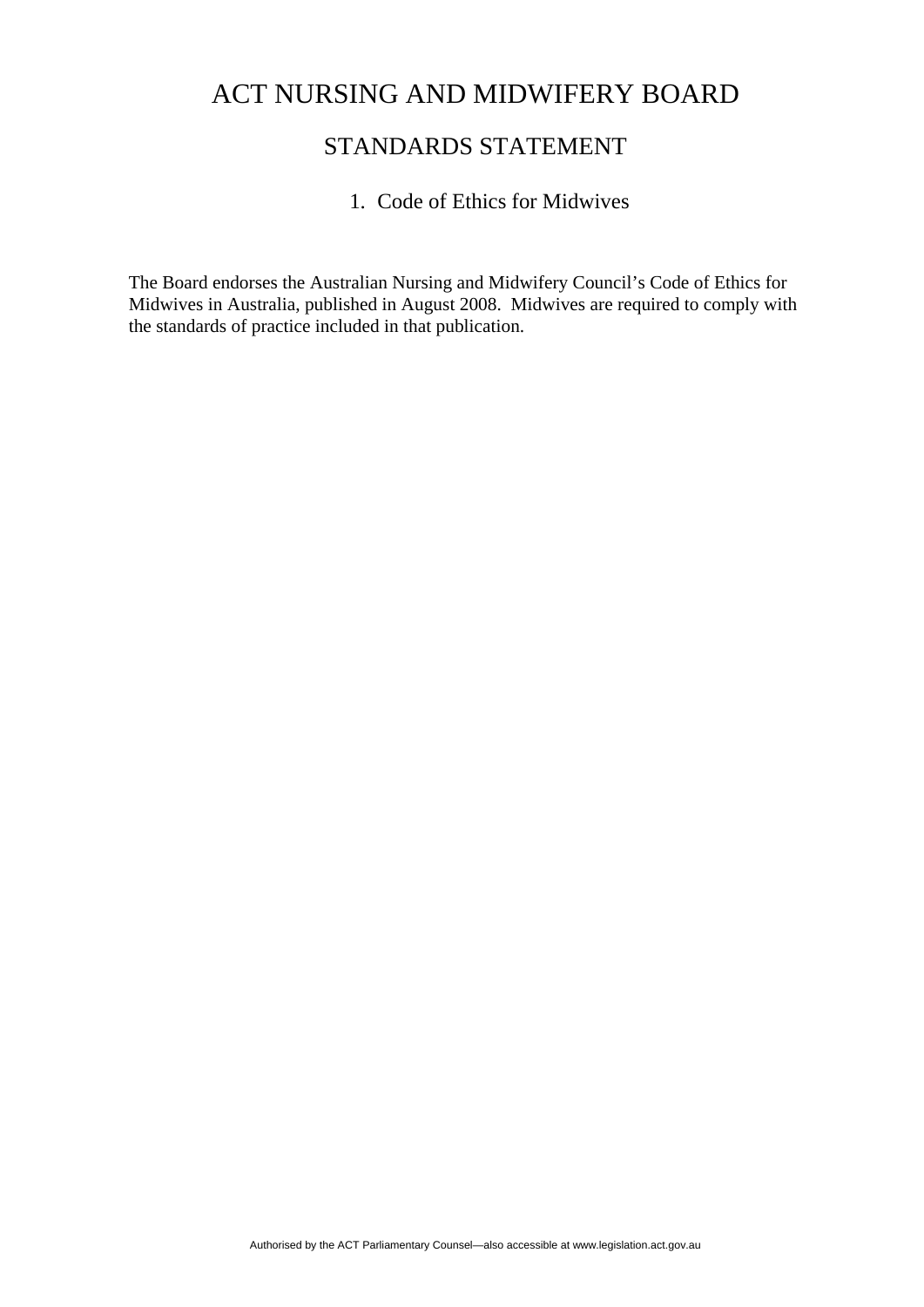### STANDARDS STATEMENT

#### 2. Code of Professional Conduct for Midwives

The Board endorses the Australian Nursing and Midwifery Council's Code of Professional Conduct for Midwives in Australia, published in August 2008. Midwives are required to comply with the standards of practice included in that publication.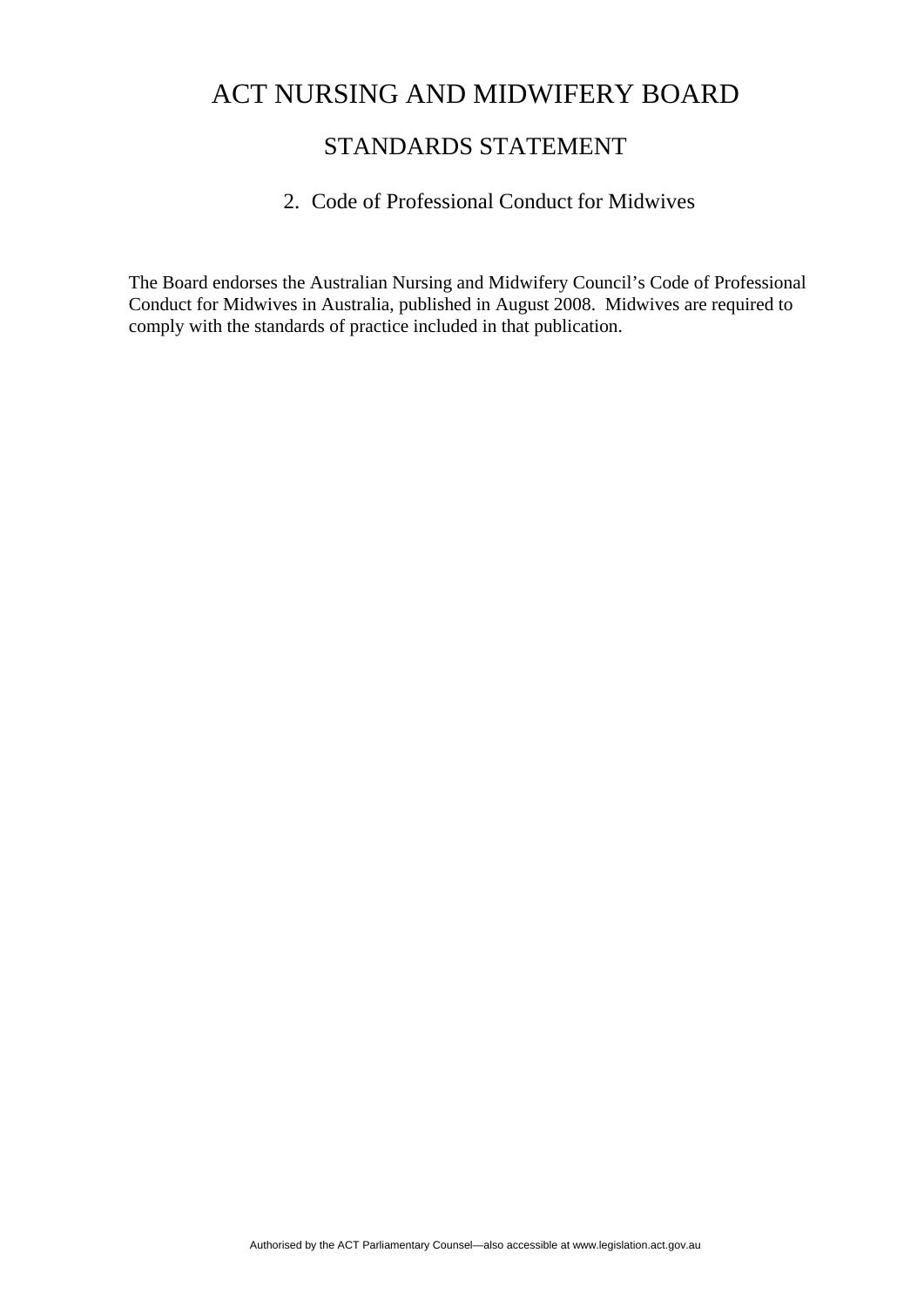### STANDARDS STATEMENT

### 3. National Competency Standards for the Midwife

The Board endorses the Australian Nursing and Midwifery Council's National Competency Standards for the Midwife, published in January 2006. Midwives are required to comply with the standards of practice included in that publication.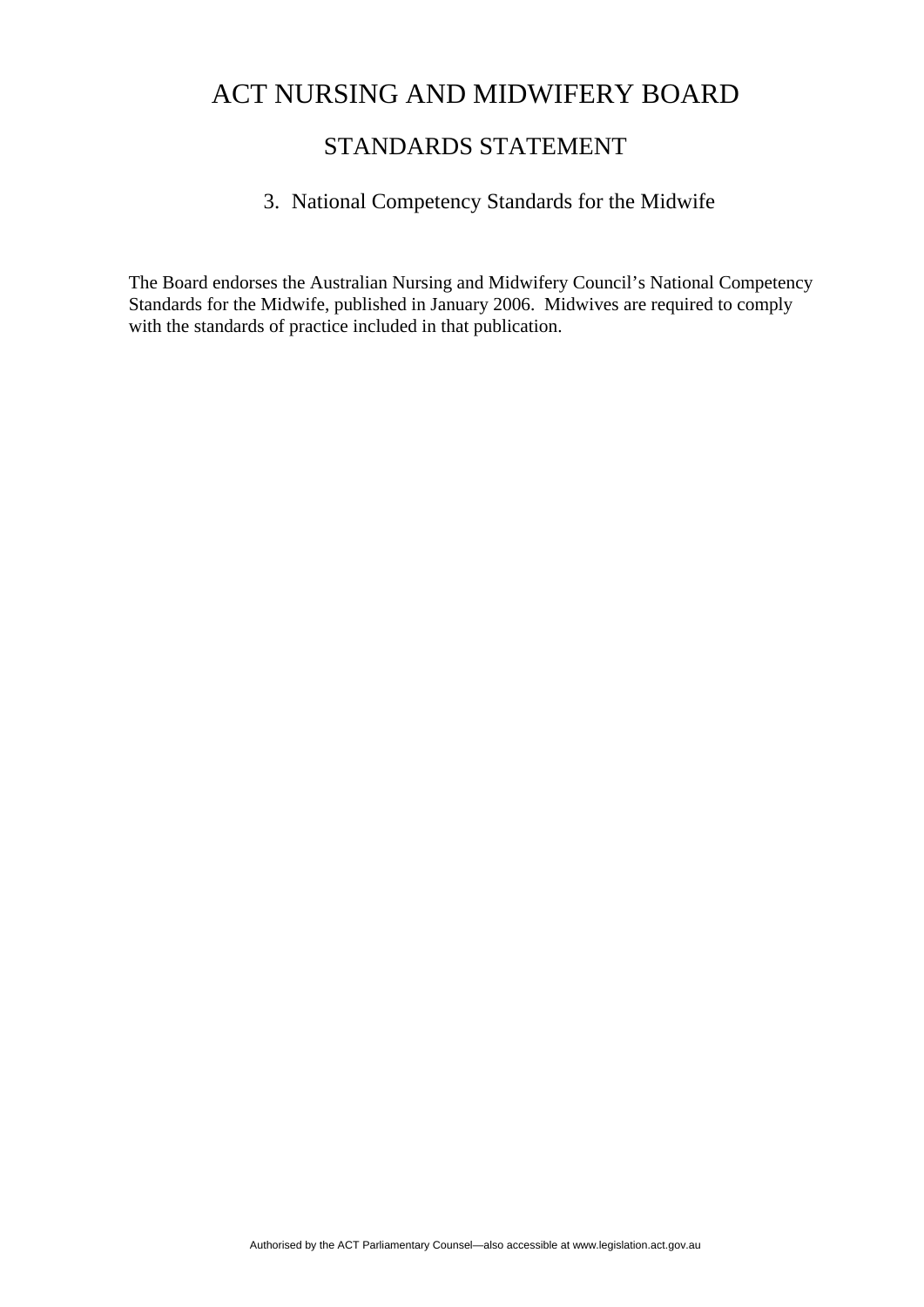### STANDARDS STATEMENT

#### 4. Code of Ethics for Nurses

The Board endorses the Australian Nursing and Midwifery Council's Code of Ethics for Nurses in Australia, published in August 2008. Nurses are required to comply with the standards of practice included in that publication.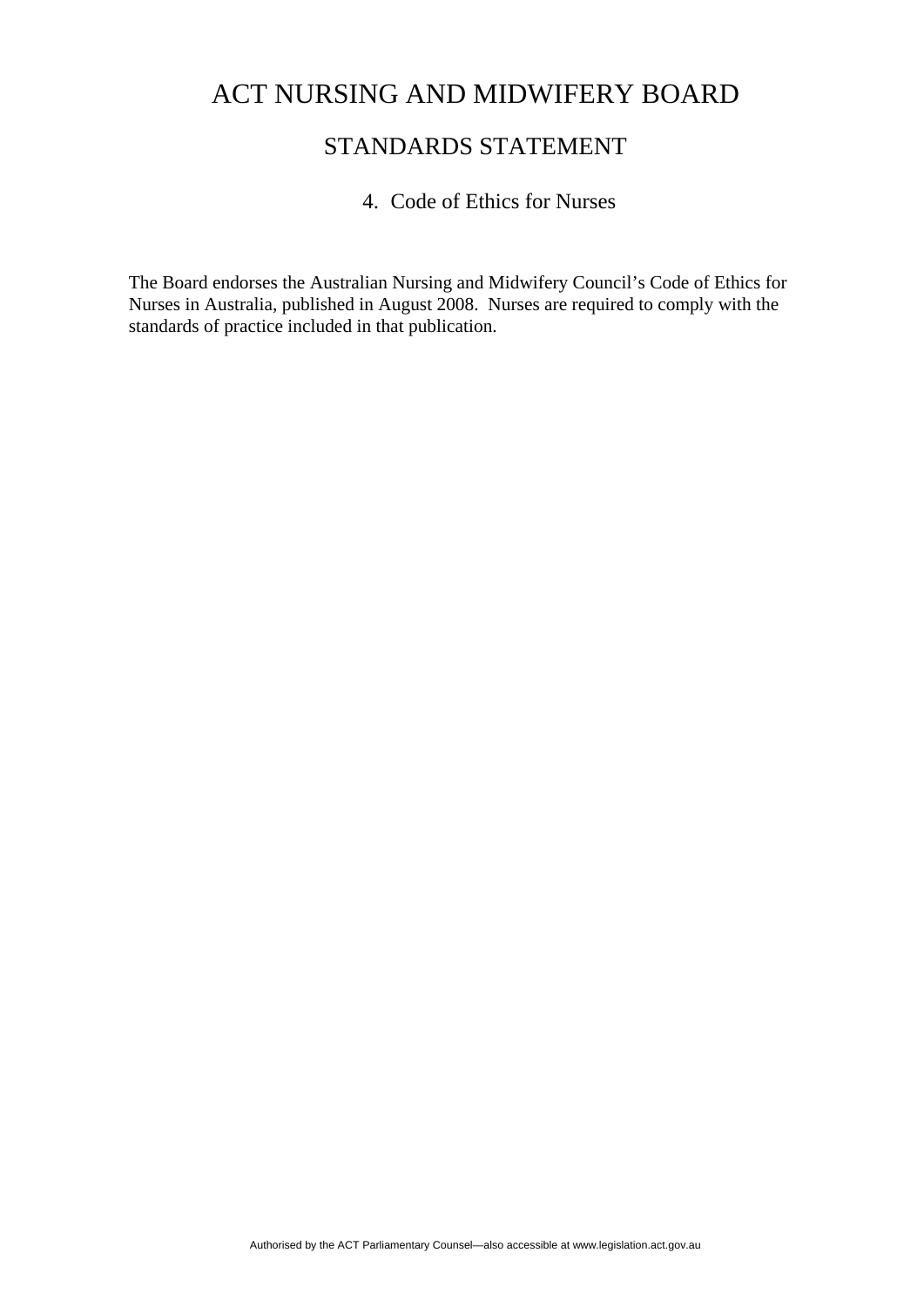### STANDARDS STATEMENT

#### 5. Code of Professional Conduct for Nurses

The Board endorses the Australian Nursing and Midwifery Council's Code of Professional Conduct for Nurses in Australia, published in August 2008. Nurses Midwives are required to comply with the standards of practice included in that publication.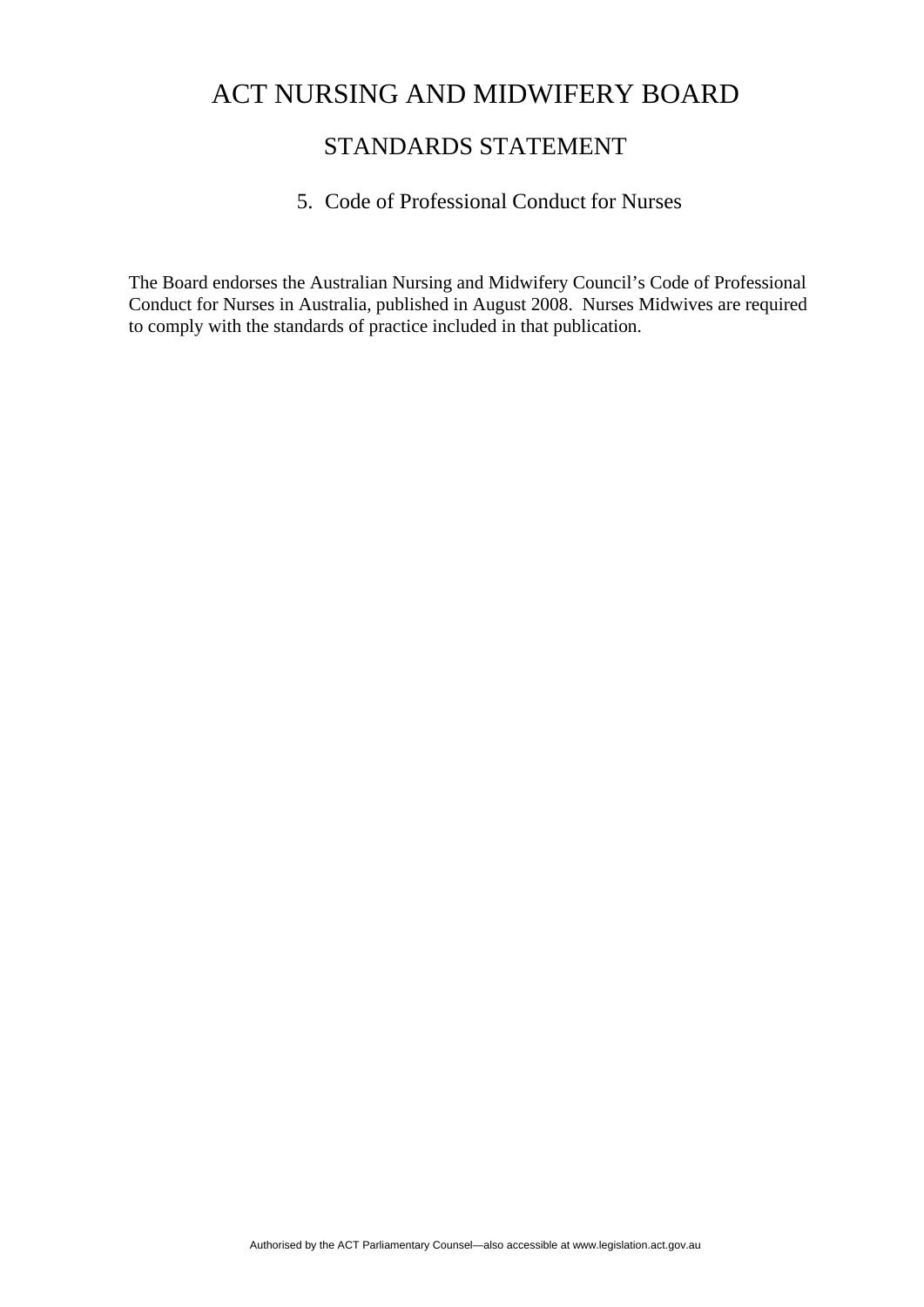### STANDARDS STATEMENT

#### 6. National Competency Standards for the Enrolled Nurse

The Board endorses the Australian Nursing and Midwifery Council's National Competency Standards for the Enrolled Nurse, published in October 2002. Enrolled Nurses are required to comply with the standards of practice included in that publication.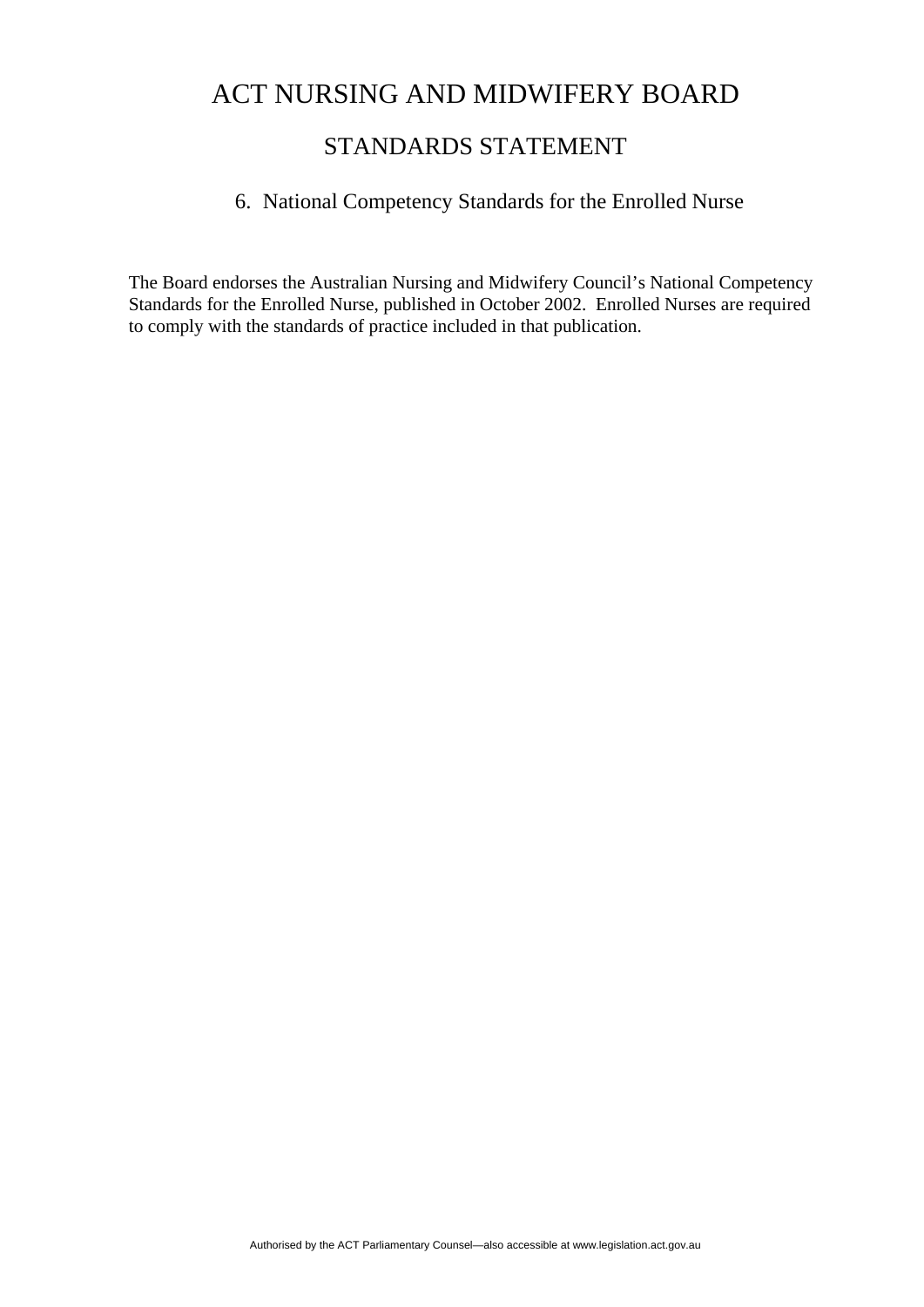### STANDARDS STATEMENT

#### 7. National Competency Standards for the Nurse Practitioner

The Board endorses the Australian Nursing and Midwifery Council's National Competency Standards for the Nurse Practitioner, published in January 2006. Nurse Practitioners are required to comply with the standards of practice included in that publication.